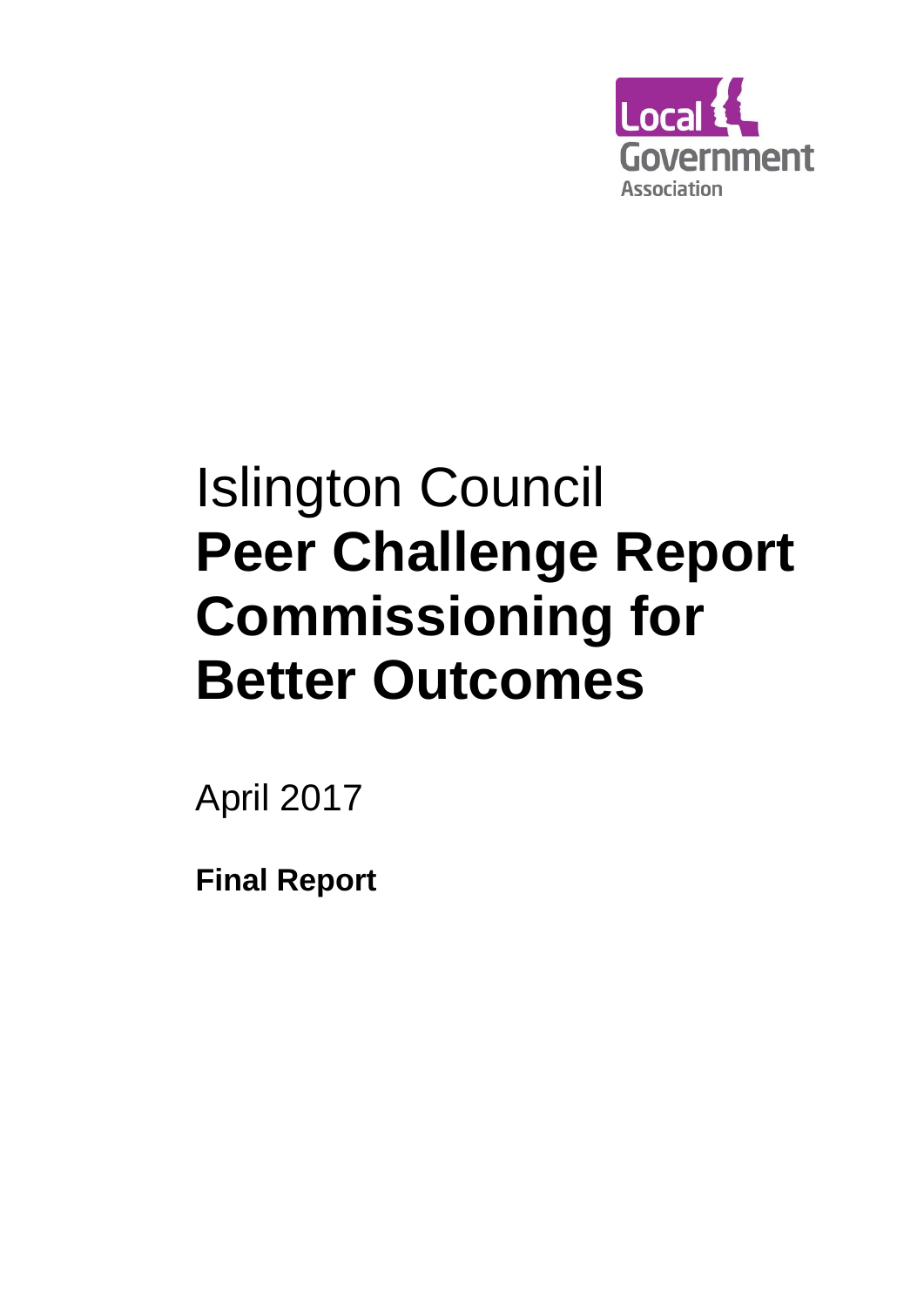# **Table of contents**

| Prevention and Outcome Based Budgeting 16                          |  |
|--------------------------------------------------------------------|--|
|                                                                    |  |
|                                                                    |  |
| Appendix 1 – Commissioning for Better Outcomes<br><b>Standards</b> |  |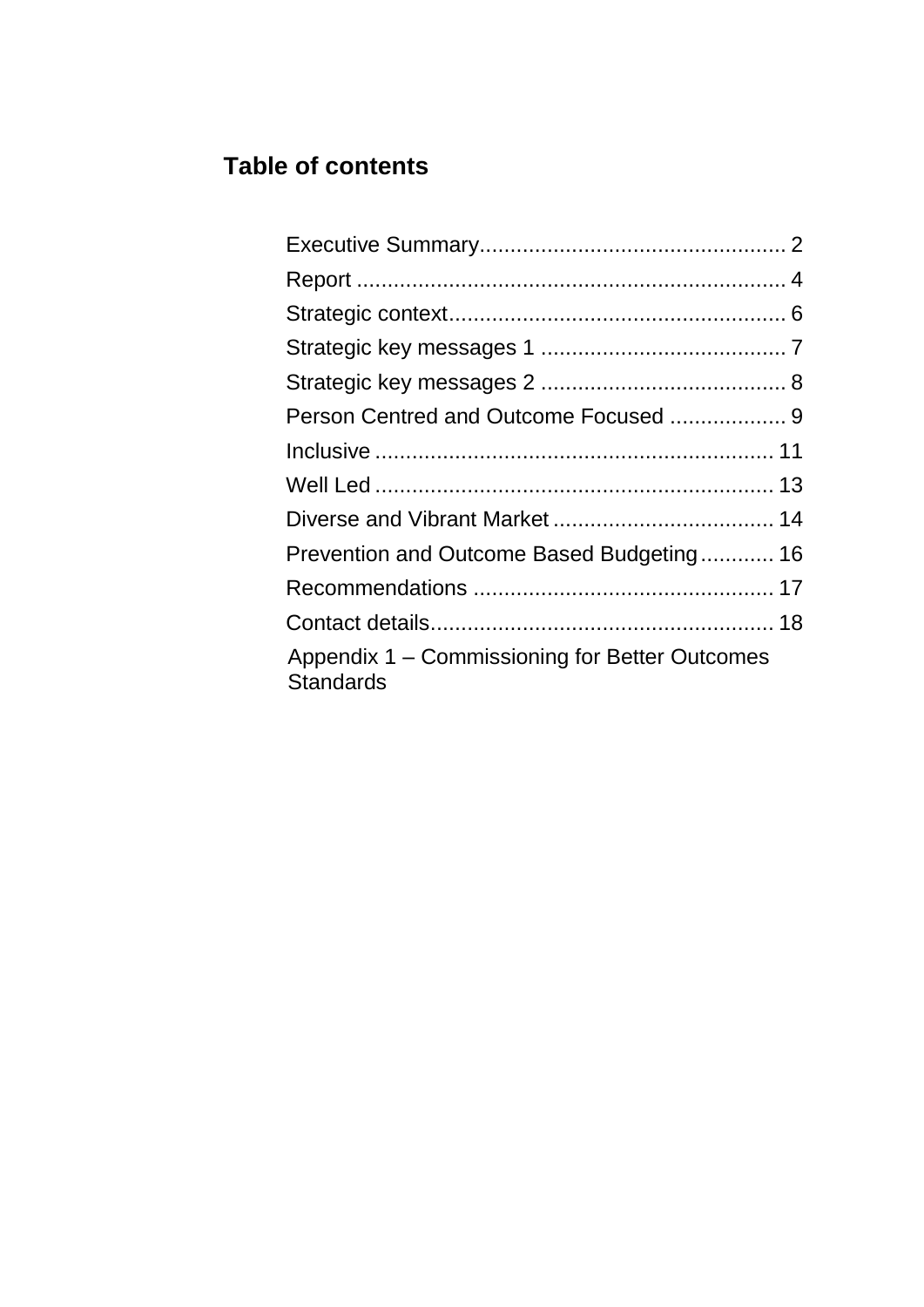# **Executive Summary**

Islington Council asked the Local Government Association (LGA) to conduct a Commissioning for Better Outcomes (CBO) Peer Challenge, focussing on the Council's work on commissioning. The work was commissioned by Sean McLaughlin, Corporate Director, Housing and Adult Social Services. He was seeking an external view on the quality of commissioning in Adult Social Care and with key partners to deliver good outcomes. The Council intends to use the findings of this peer review as a marker on their improvement journey. The focus for the review was:

- To provide feedback on the four domains of the national CBO standards
- To consider how Islington addresses its Prevention and Outcome Based Budgeting aspirations.

There was strong evidence from service users, staff and providers that Islington is a good place to live in, work in and work with. It was clear to the team that people have a pride in the Borough and that a great deal of effort goes into creating this response.

There now exists an opportunity to ensure that the pride in the Borough is used to maximum effect. The peer team recommends that the Council develops a clear narrative on its approach to commissioning. Staff need to be able to tell a consistent story of how commissioning supports individuals and the community as a whole and how the approach makes the most of all the partners resources.

Service users whom the team met were complimentary about their interactions with staff; they named individual senior staff members and gave examples of where staff had been helpful and ensured that the personal needs of service users were met. The peer team recommends that a more focussed and comprehensive approach to engagement and co-production is developed. The peer team also recommends developing a whole council approach to actively interacting with residents, to engage with the people in the community who are the assets to support future service delivery. To generate the greatest impact the team recommends that the approach to inter-acting with residents is done on a whole Borough basis and is undertaken by all the partners and not just seen as a Council activity.

Partners hold Adult Social Care (ASC) managers in high regard and commented on improvements that are being made through the Health and Wellbeing partnership. It was clear to the team that senior managers work hard to maintain these relationships and ensure that they function well.

The team recognised the significant efforts that had been made to ensure new managers were now in place throughout the ASC structure. The energy that these people are bringing to the organisation has the potential to bring about transformational change. The challenge is for this to be delivered at pace, with senior managers maintaining sufficient grip to ensure that the necessary benefits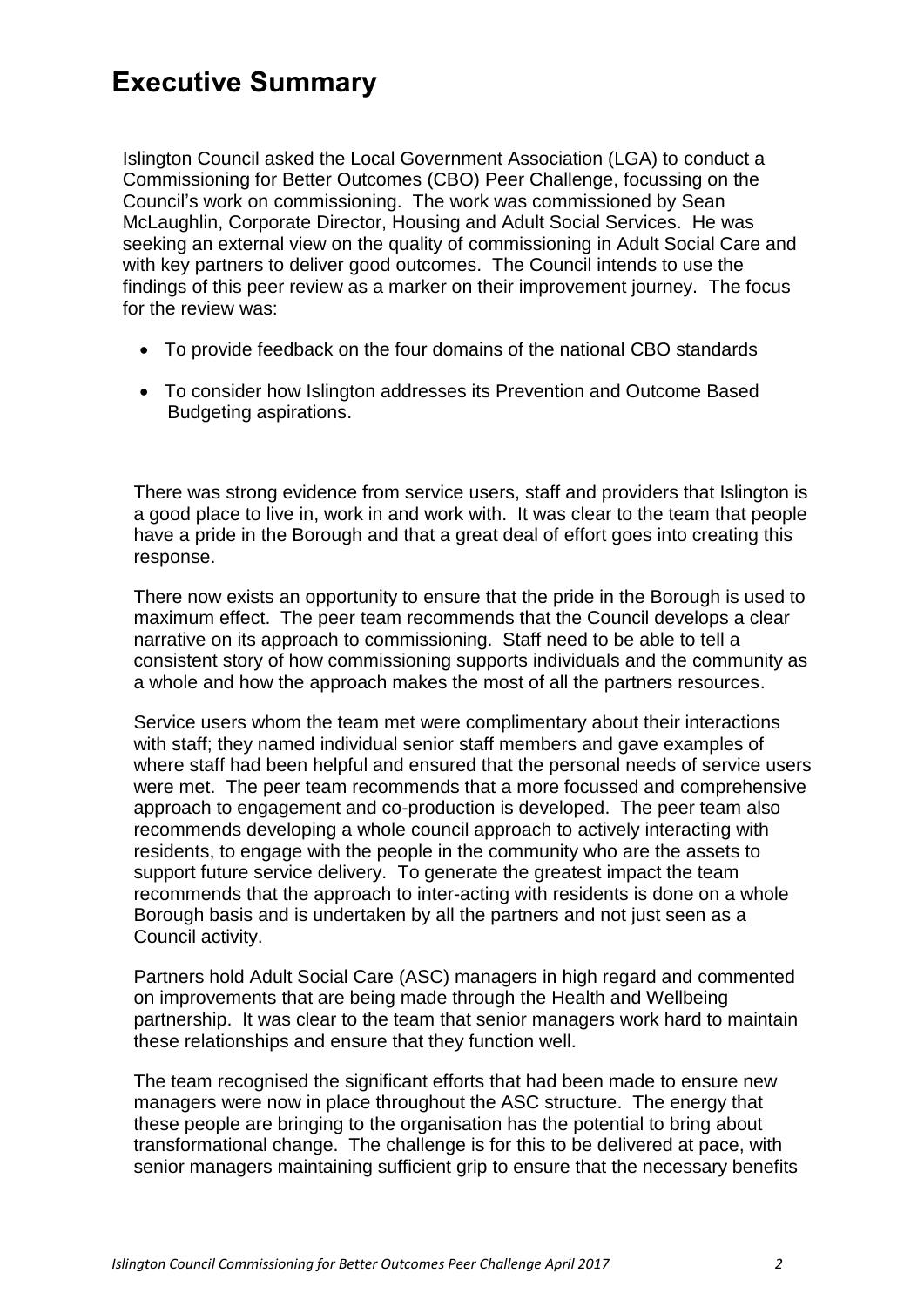are evidenced and promoted. There is an opportunity for the senior management team to consider what they are known for and put in place the arrangements that will ensure that they can demonstrate this

The team recommends that the Council articulates its vision for ASC so that it clearly sets out the role of the Council's in-house provision and how this complements the relationships with the whole range of other providers, including the Voluntary Community Sector (VCS). More could be done to increase coproduction so that VCS organisations are encouraged to innovate and stimulate the assets of communities and individuals to help themselves and those around them. The Council could do more to provide support for a coordinating body that could act as a conduit for the VCS to develop its members. This approach would help small organisations overcome barriers to collecting and providing data that is needed to monitor and inform the commissioning cycle.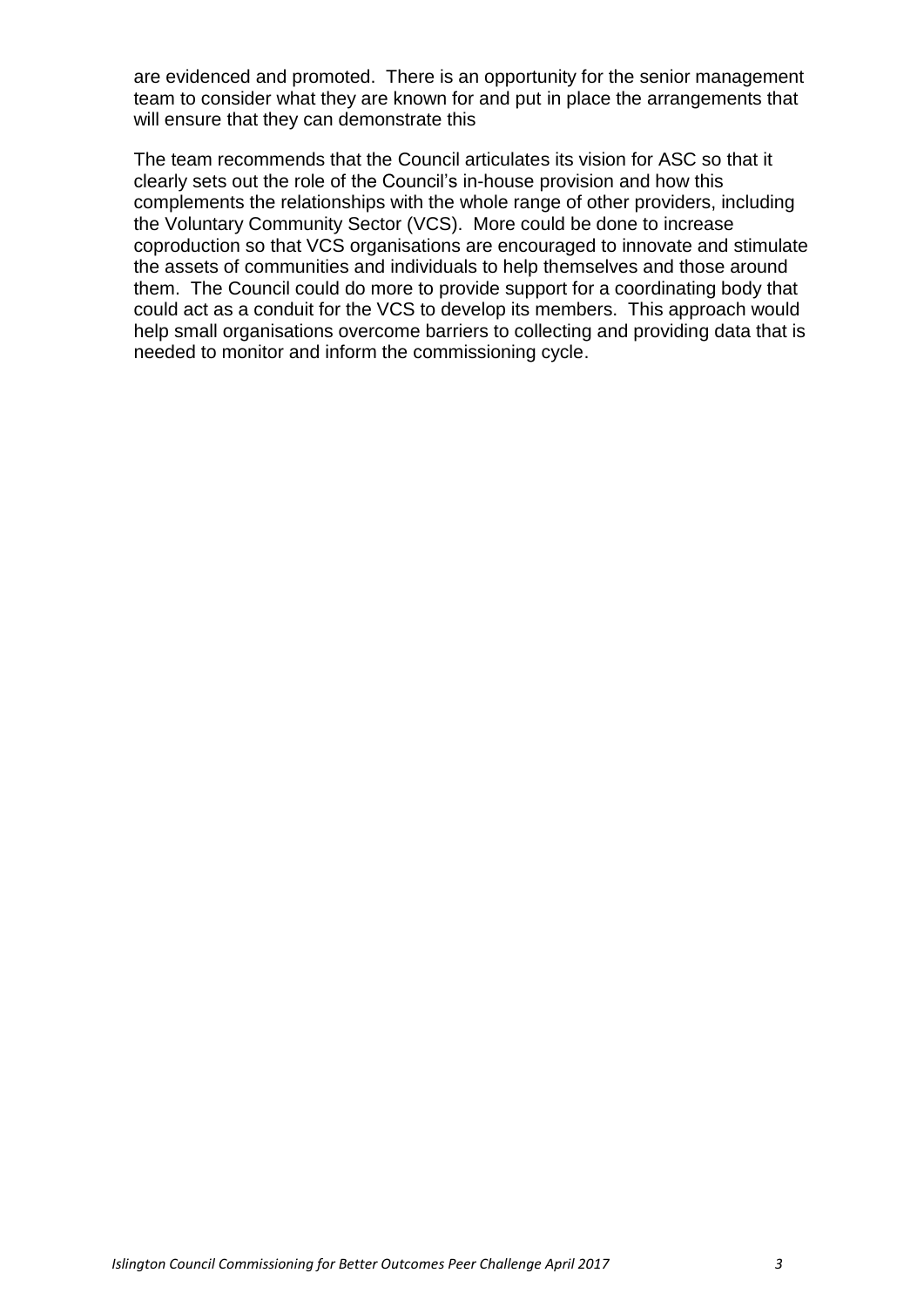# <span id="page-4-0"></span>Report **Background**

- 1. Islington Council asked the Local Government Association (LGA) to conduct a Commissioning for Better Outcomes (CBO) Peer Challenge, focussing on the Council's work on commissioning. The work was commissioned by Sean McLaughlin, Corporate Director, Housing and Adult Social Services. He was seeking an external view on the quality of commissioning in Adult Social Care and with key partners to deliver good outcomes. The Council intends to use the findings of this peer review as a marker on their improvement journey. The focus for the review was:
	- To provide feedback on the four domains of the national CBO standards
	- To consider how Islington addresses its Prevention and Outcome Based Budgeting aspirations.
	- 2. A peer challenge is designed to help an authority and its partners assess current achievements, areas for development and capacity to change. The peer challenge is not an inspection. Instead it offers a supportive approach, undertaken by friends – albeit 'critical friends'. It aims to help an organisation identify its current strengths, as much as what it needs to improve. But it should also provide it with a basis for further improvement.
- 3. The benchmark for this peer challenge was the Commissioning for Better Outcomes Standards (Appendix 1, setting out the current standards). The 2014 standards were used as headings in the feedback with an addition of the scoping questions outlined above.
	- Person-centred and outcomes-focused
	- Inclusive
	- Well led
	- Diverse and Vibrant Market
	- Prevention and Outcomes Based Budgeting
- 4. Commissioning in adult social care is the local authority's cyclical activity to assess the needs of its population for care and support services, then designing, delivering, monitoring and evaluating those services to ensure appropriate outcomes. Effective commissioning cannot be achieved in isolation and is best delivered in close collaboration with others, most particularly people who use services and their families and carers. Successful outcomes are described in the Adult Social Care Outcomes Framework, Making it Real Statements and ADASS top tips for Directors, but above all must be described and defined by people who use services.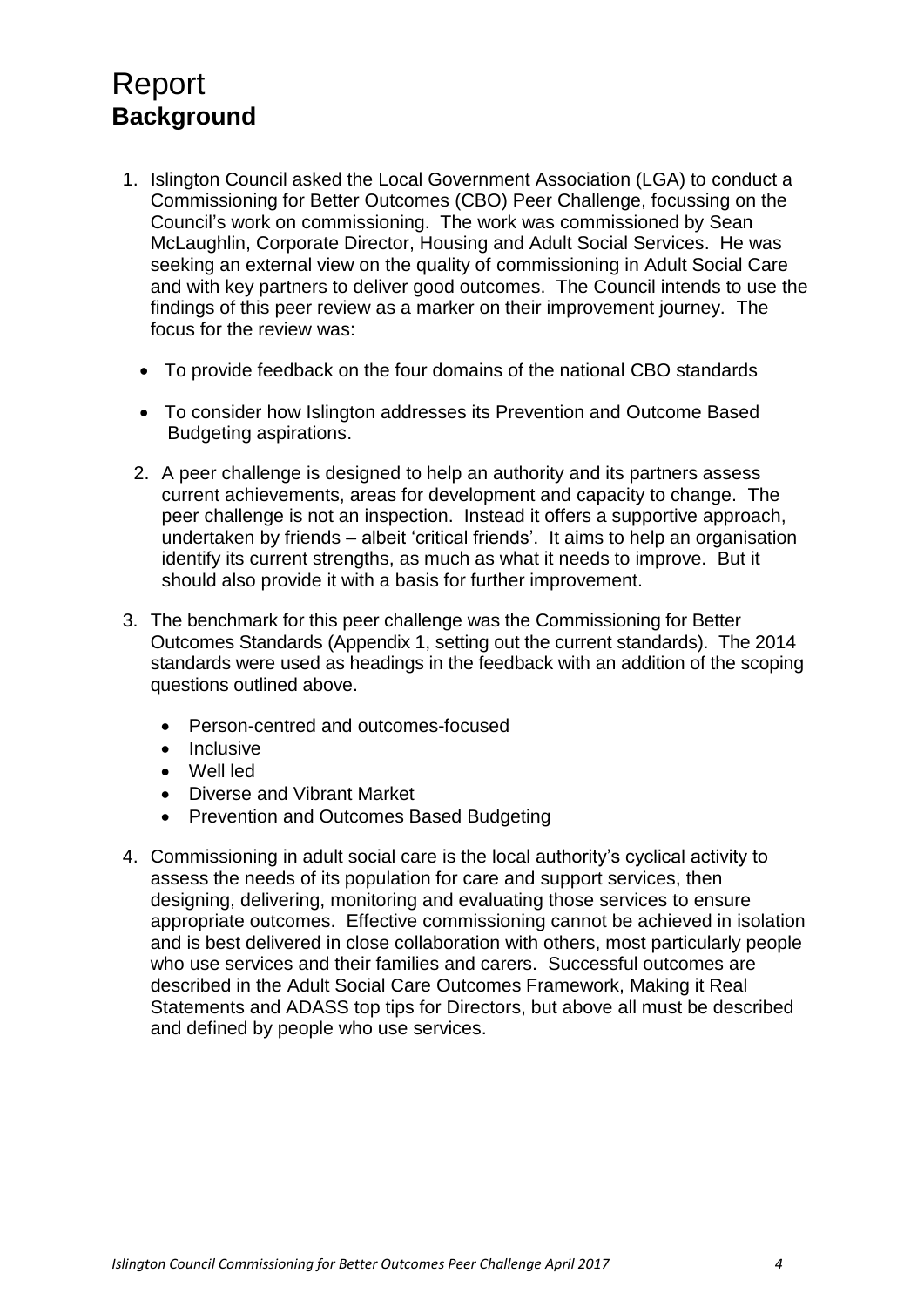- 5. The members of the peer challenge team were:
	- **Maggie Kufeldt -** Executive Director, Health & Wellbeing, Oldham MBC
	- **Cllr Adam Ogilvie -** former Executive Member for Adult Social Care, Leeds City Council
	- **Heather Hauschild -** Chief Officer, West Hampshire Clinical Commissioning Group
	- **Nathan Atkinson -** Assistant Director, Strategic Commissioning Adult Care and Housing, Rotherham MBC
	- **Brigid Day –** Care and Health Improvement Programme Advisor, LGA
	- **Jonathan Trubshaw -** Review Manager, LGA
- 6. The team was on-site from Tuesday  $25<sup>th</sup>$  Friday  $28<sup>th</sup>$  April 2017. To identify the strengths and areas for consideration in this report the peer review team reviewed over sixty documents, held 45 meetings and met and spoke with over 100 people over the four on-site days, spending 42 working days (WTE) on this project, the equivalent of more than 330 hours. The programme for the on-site phase included activities designed to enable members of the team to meet and talk to a range of internal and external stakeholders. These activities included:
	- interviews and discussions with councillors, officers, partners and providers
	- focus groups with managers, practitioners and frontline staff
	- Information from those who access services
	- reading a range of documents provided by the Council, including a selfassessment against key questions.

The LGA would like to thank Sean McLaughlin, Corporate Director, Housing and Adult Social Services, Jess McGregor and Brenda Scanlan for the excellent job they did to make the detailed arrangements for a complex piece of work across key partners with a wide range of members, staff and those who access services. The peer review team would like to thank all those involved for their authentic, open and constructive responses during the review process and their obvious desire to improve outcomes; the team were all made very welcome.

7. Our feedback to the Council on the last day of the review gave an overview of the key messages. This report builds on the initial findings and gives a detailed account of the review.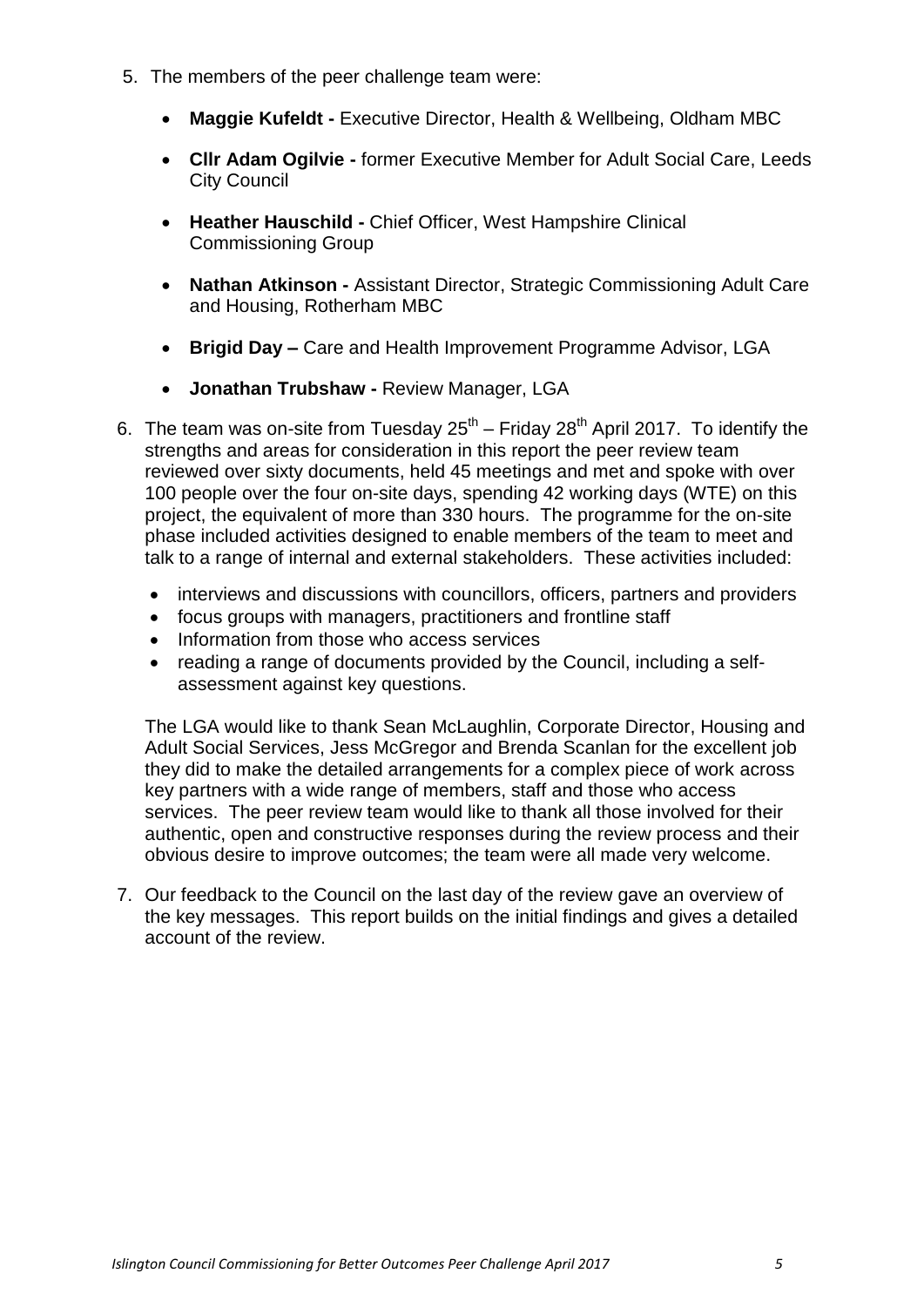#### <span id="page-6-0"></span>**Strategic context**

- 8. At the time of the Peer Challenge there were a number of contextual factors that the team took into consideration. These included the structure of the population, which is relatively young and mobile with people entering the Borough to pursue education and work. There are also high levels of deprivation and these sit alongside areas of relative wealth, which makes targeting of interventions based on geographical area difficult. The Borough is the most densely populated in the UK with over 15,000 people per Km<sup>2</sup> and it also has the highest levels of serious mental illness, including psychosis, in London.
- 9. The Peer Challenge took place at a time of change for both the Council and the CCG. In the lead up to the on-site work the Corporate Director, Housing and Adult Social Services, had been away from work recovering from a serious accident. The two service directors for Strategy & Commissioning and Operations had only recently been appointed, with the latter taking up her post on the day before the team arrived. The team was made aware that there would be changes both in the CCG structure and in the Chief Officer post for the Islington CCG. These present both areas for consideration and opportunities to develop relationships across the two organisations and within the wider partnership arrangements.
- 10.It was clear to the team that the Health and Social Care partnership across Islington was strong. However, the strategic vision and agenda and how the partnership will achieve these is not yet embedded across all partners. The shared financial challenge is likely to only become more difficult in the coming years with partners not being subject to the same financial operating models, especially with Health operating deficit budgets.
- 11.From the team's meetings with service users, partners, staff and managers it was clear that Islington was seen to be a good place to live and work. There were favourable comparisons to other local authority areas and this view supports the Council's evidence from a recent staff attitude survey.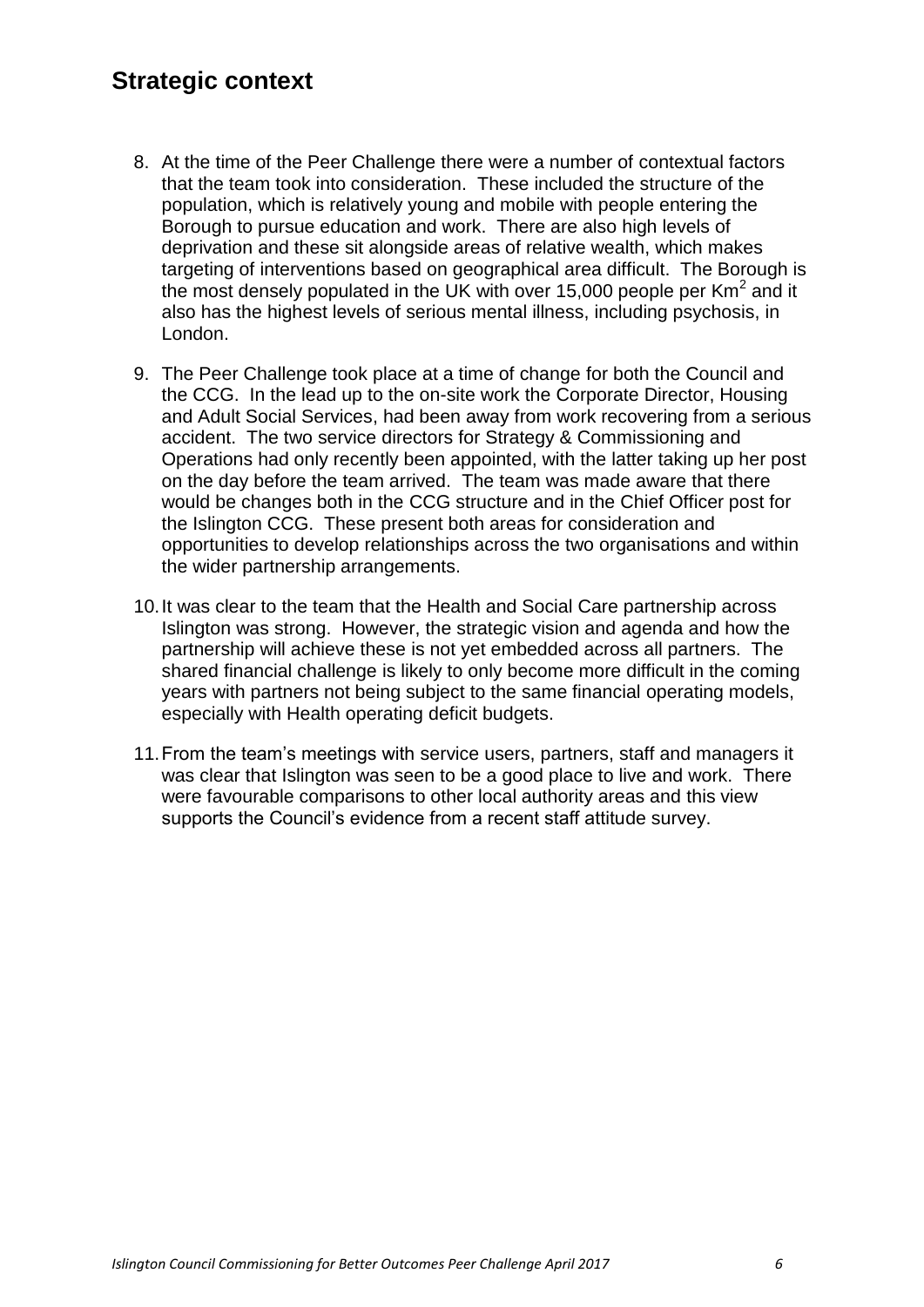## **Strategic key messages 1**

#### **Strengths**

- 12.Staff told the team that they valued and enjoyed working for Islington. They felt recognised for the contribution that they made and partners stated that they found working relationships with Islington to be better than those with other local authorities that they had dealings with. Staff also stated that they felt able to and wanted to contribute more. This clearly demonstrated their commitment to the residents of Islington and to the Council.
- 13.The providers that the team met stated that they were able to work with the Council officers; that issues were resolved and there was a positive approach to working together. There was evidence that the Council understood the role that it played in ensuring that all elements of the acute system as a whole worked together. Efforts had been made to work with the acute trust and Delayed Transfers of Care (DToC) were maintained at relatively low levels, which was recognised and appreciated by partners.
- 14.The Fairness agenda was seen to be actively taken forward as one of the key priorities within the Council's vision. Staff understood what was meant by Fairness and talked readily about the issues and the Council's approach to addressing these, including work to provide appropriate housing and employment opportunities. There was evidence of co-production, especially in creating the Learning Disabled (LD) offer and there is scope here to scale up this work so that it becomes more widely embedded across the whole system.
- 15.The team considered that the "SPARK" change programme had engaged staff and that they were openly considering options to challenge the traditional ways of delivering services so that helped deliver the Fairness agenda, addressing the differences between the richest and poorest residents in the Borough. Staff were enthused by the programme and wanted to know what the next steps in the process were and what more they could do. It was also recognised that there was scope to support residents to better understand what more they could do differently in order to take care of themselves and the Public Health offer has significant potential to help effect whole system change.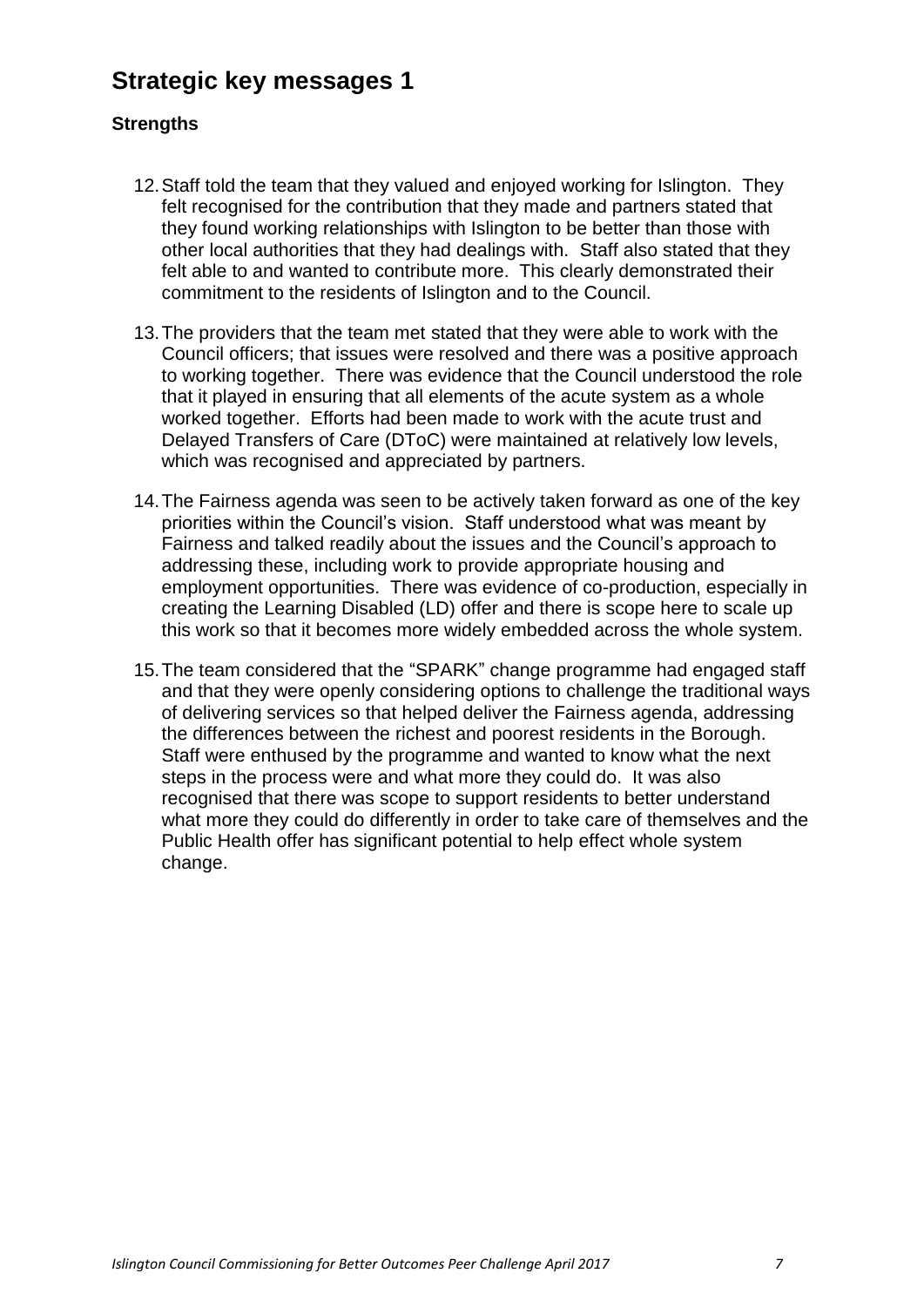#### **Strategic key messages 2**

#### **Areas for consideration**

- 16.In the team's view the Council needs to fully articulate its vision for Adult Social Care and how this links with the wider health and social care system. There needs to be a clearly described journey, including where the Council has come from, what has been achieved and where the Council as a whole is heading and as a result, how the lives of Islington residents will be better in the future. The same message needs to be heard by staff, managers and partners so that they share the same context for receiving feedback from their communities.
- 17.The Think Local, Act Personal initiative "Make it Real" (MiR) that sets out what people who use services and carers expect to see and experience if support services are truly personalised has had an impact on improving personalisation in Islington. The service users whom the team met valued the approach and said that they in turn felt valued by those providing services. However, in the team's opinion the initiative has not been maintained and more needs to be done to develop the next phase and ensure the focus on personalisation is increased. Cashable savings need to be demonstrated so that MiR is seen to be supporting the transition to Outcome Based Budgeting.
- 18.The imminent changes in senior officer posts within the CCG mean that relationships will need to be recreated so that the progress towards a robust Wellbeing Partnership, where partners are able to challenge one another is maintained. These relationships will need to be built on mutual trust so that sufficient grip can be placed on the system as a whole. The team suggest that leadership and ownership could be more clearly defined and communicated so that all those working in the partnership understand and accept where responsibility is held.
- 19.The evidence presented to the team showed that management information exists in pockets. This needs to be brought together so that the combined data is used to drive future commissioning plans. The arrangements for acute care delivered with partners will need agreement on use of key indicators, as well as how data is gathered, analysed and presented so that it is relevant and owned by all partners. With the arrival of new senior officers in various organisations there is now an opportunity to move swiftly on this issue.
- 20.Voluntary and community partner organisations could be helped to increase their engagement with residents if they were given greater access to the corporate estate. A greater proportion of service users and carers could be enabled to access the support they require to maintain independent lives if the organisations that support them had increased access to council buildings and community centres.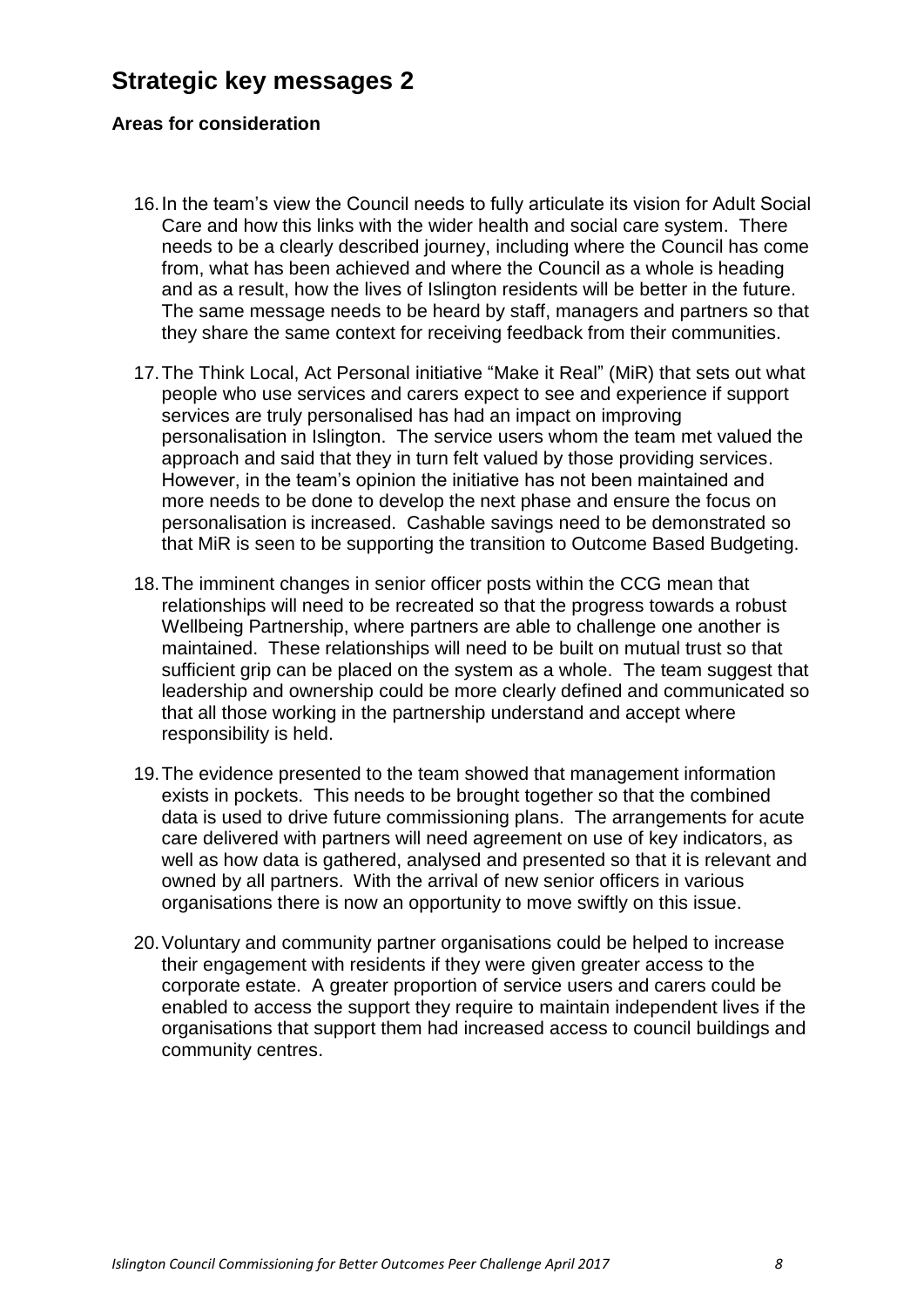#### **Person Centred and Outcome Focused**

- 21.The service users whom the team met were complimentary about their interactions with staff; they named senior staff members and gave examples of individuals being helpful and ensuring the personal needs of service users were met. There was evidence of a commitment to co-production with specific examples in LD services. There was also a recognition that the relationship with colleagues in Housing was helpful in meeting clients' needs and the service that they received was of a high standard.
- 22.There now needs to be a more focussed and comprehensive approach to engagement and co-production. There needs to be a whole council approach to go out and interact with residents, to engage with the people in the community who are the assets to support future service delivery. This needs to be done on a whole Borough basis and needs to be undertaken by all the partners and not just seen as a Council activity.
- 23.The team received evidence from some staff that the commissioning cycle was understood and used effectively, including in the work of the Prevention Team. This needs to be built upon and shared across the Council, with the suggestion that a series of 'Master Classes' are developed setting out clearly what is meant by an outcome, what the desired outcomes for Islington are and disseminating an agreed approach on how these are to be achieved. This would need to be an integrated approach including health and other partners. There was a willingness, both at an organisational level and expressed by staff, for an outcomes focussed approach to transformation and this impetus needs to be grasped and nurtured by senior managers.
- 24.It was clear to the team that there was not a common understanding of what outcomes were. The team heard evidence that the concept of outcomes meant different things to different people. There now needs to be an agreed a shared language so that all those involved in the social care system understand what outcomes are and then communicate these to one another. This will be underpinned by the production of corporate and directorate outcomes frameworks, which will be measurable, supporting performance management and evidencing attainment. There is an opportunity to innovate in terms of market options and consider what the in-house provision will look like in the future. Bringing together and using management information will be necessary to illustrate where existing practice is effective and where future efficiencies could be found.
- 25.The approach to Making Every Contact Count (MECC) was seen as beneficial by service users and is becoming embedded across Adult Social Care (ASC), with staff able to articulate how information is gathered and appropriately passed on. The provider networks have potential to become more personcentred and are keen to work with the Council to help them develop this further.
- 26.The team heard that when service users were able to engage in face-to-face discussions they reported that they received a good service and appropriate information. However, not all service users found the Council's systems easy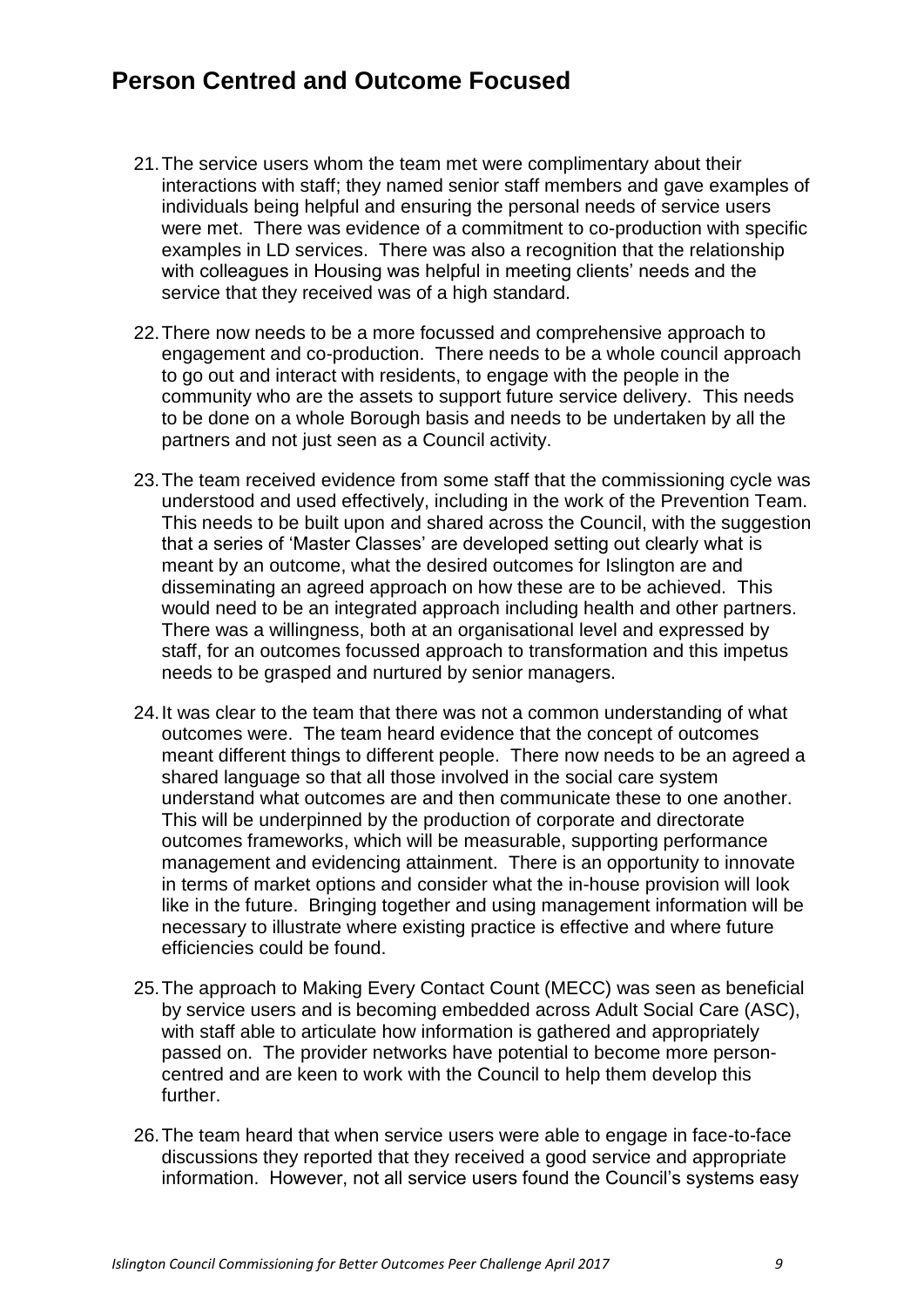to use. The team received evidence that for some service users, the website was hard to navigate for those seeking to make contact via this route and that the advice they received was not always consistent, including over the phone.

27.The team was impressed with the traction that Making Safeguarding Personal is gaining within the Council. There was clear evidence that this is supported through the work on the personalisation agenda and this focus should be maintained. Included in this should be a review of the time and tasks being undertaken through the individual's care planning, particularly in relation to domiciliary care.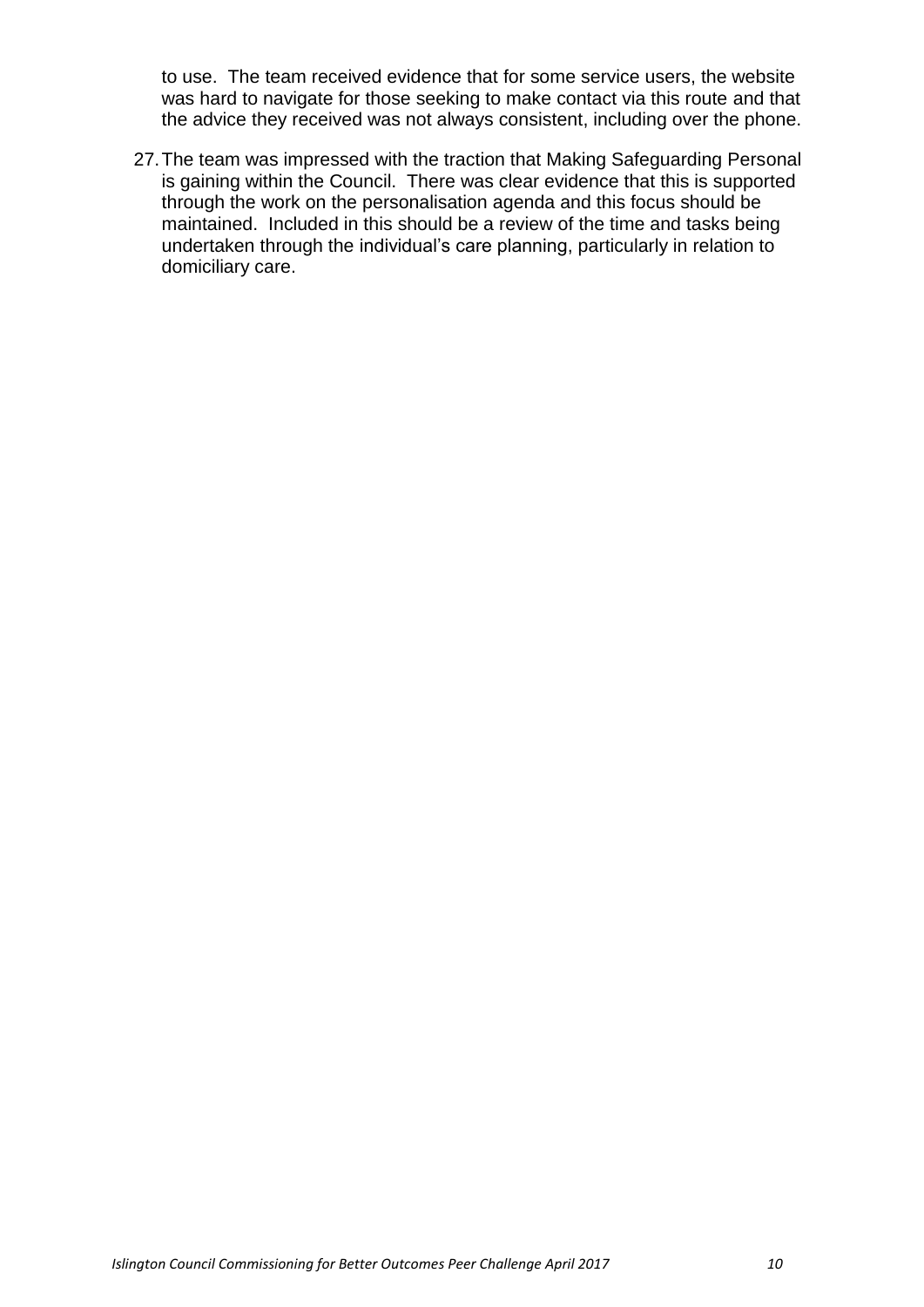## **Inclusive**

- 28.The team was told by the service users, staff and providers whom they met that Islington was a good place to live in, work in and work with. It was clear to the team that residents and staff had a pride in the Borough and that a great deal of effort goes into creating this response.
- 29.To ensure that the pride in the Borough is used to maximum effect there needs to be a clear narrative on the Council's approach to commissioning. Staff need to be able to tell a consistent story of how commissioning supports individuals and the community as a whole and how the approach makes the most of all the partners resources.
- 30.It was the view of the team that the work to make joint appointments was ahead of practice in other areas. This was seen as a good base on which to build and consider what other appointments may be made on a joint basis. However, some staff working in joint posts said that they did not have a strong identity with both organisations, stating that they were more aligned to the Council. More needs to be done to communicate the vision and the practical benefits of joint appointments.
- 31.The providers that the team met stated that they were supported by the Council when things were identified as going wrong. It was mutually accepted that it was appropriate to provide constructive challenge in order to agree actions and improvements. The training and development that is offered by the Council was valued and seen as beneficial. There was some coproduction of material and courses and it was perceived that increasing this would to lead to greater applicability and take-up.
- 32.There was evidence that ASC worked well with and received coordinated support from other Council departments, including Finance and Housing. There was also a clear message from providers that they want and are able to do more than they are currently doing. With the new ASC senior leadership team in place there is an opportunity to build on the willingness of both internal and external colleagues to work more closely together and consider innovative solutions and greater coproduction of service design and delivery.
- 33.The Council needs to state clearly how the commissioning process works. This needs to be done on a Council wide basis. The frontline staff whom the team met did not have a clear and consistent understanding of the commissioning process and how their role as micro-commissioners fits within the overall framework. Providers also expressed their wish for more information on the commissioning process and how they were able to contribute within this. Providers need information in order to shape their business and more could be done to mutually agree what is required and to express the benefits of working more closely together.
- 34.The team noted effective examples of Public Health commissioning including initiatives to address substance misuse and sexual exploitation. Gathering evidence from this work could be used to demonstrate the benefits in terms of cost reduction and service improvement that could then be used to stimulate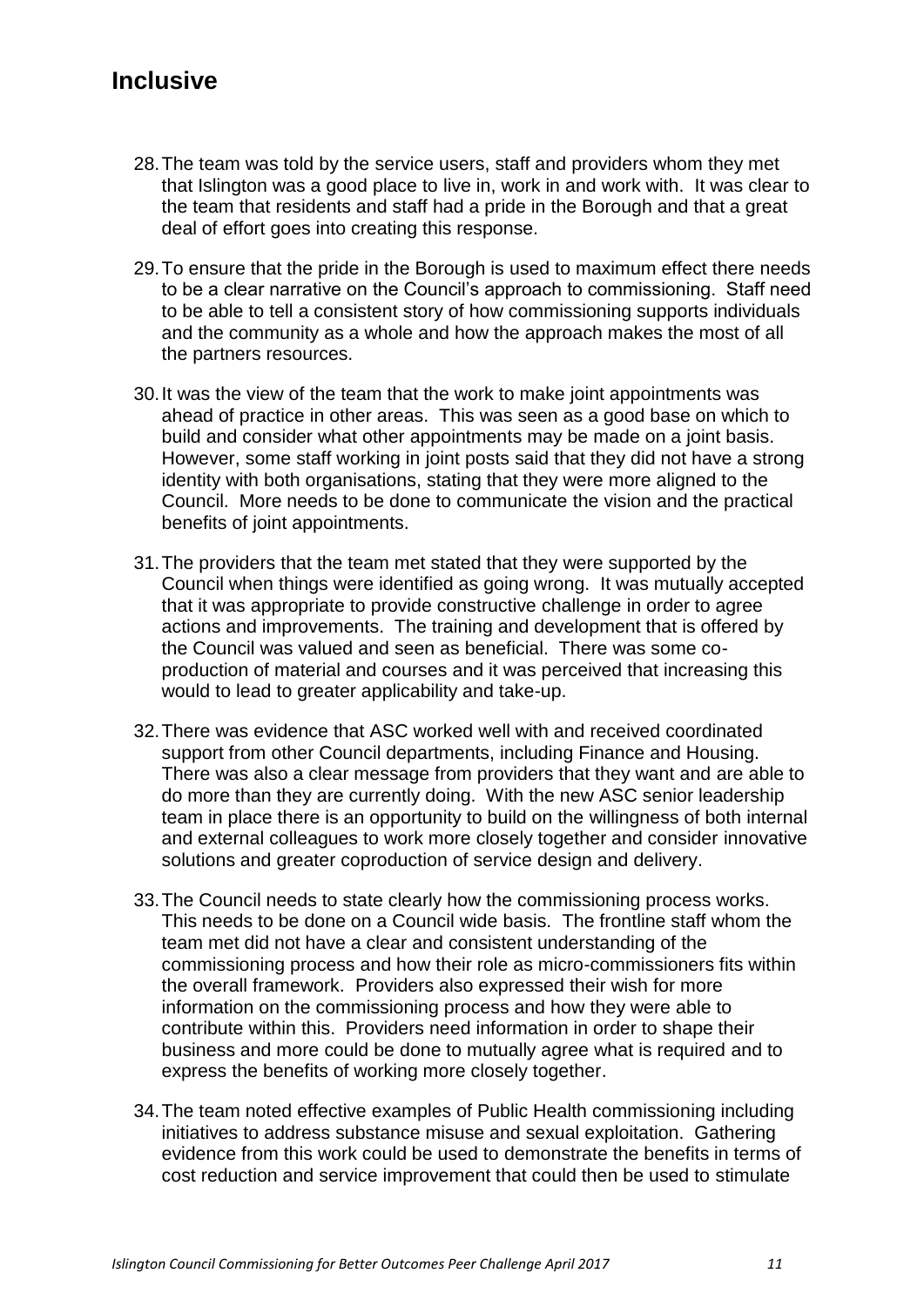and support change in other areas of the partnership delivering health and social care.

35.Given the prevalence of mental health issues in the Borough more could be done to articulate how the commissioning approach can support initiatives to tackle the problems. This will require a whole system vision and link to a corporate approach to commissioning. Strengthening links between Children's and Adults Services, particularly to ensure the 18-25 year old offer meets the needs of those transitioning between services, also requires a whole system approach to commissioning. To support this more could be done to ensure the 18-25 year old service users are fully engaged with the Health and Wellbeing programme.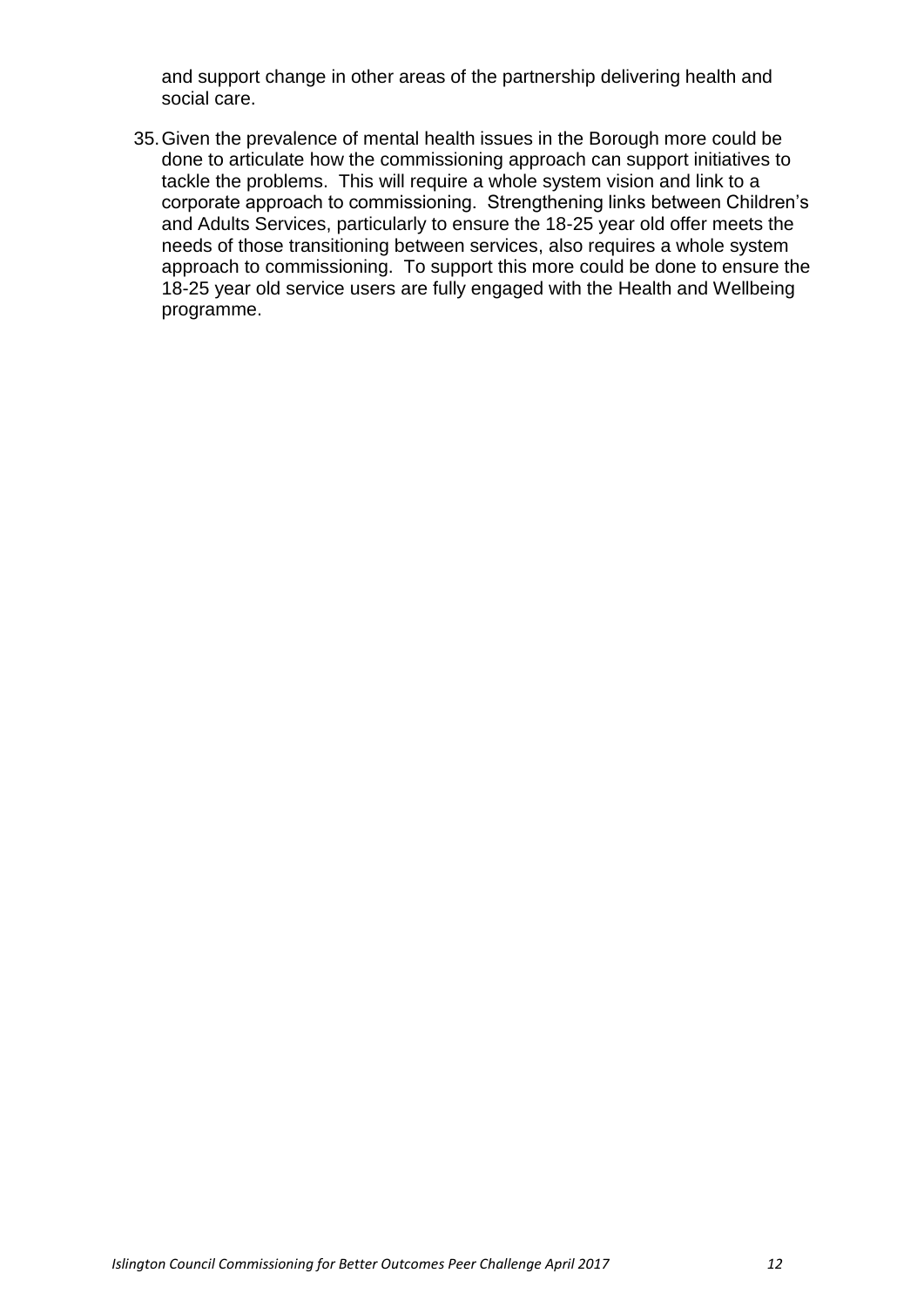## **Well Led**

- 36.The lead member is committed to ASC and supports the senior management for the service. Senior managers are located in an open plan office where they are visible and encourage staff to talk with them to put views across.
- 37.Health partners hold ASC managers in high regard and commented on improvements that are being made through the Health and Wellbeing partnership. It was clear to the team that senior managers work hard to maintain these relationships and ensure that they function well. Partners recognise the contribution that ASC makes, which was demonstrated through the draw down from the Better Care Fund, and that the partnership needs to ensure that ASC is supported so that this contribution continues.
- 38.In the team's view the DToC figures were low and that this was an indicator of the healthy working relationships within the partnership. Representatives from primary care and lead clinicians were able to articulate the Council's role in working with health to manage the system as a whole. The team noted the work of the Emergency Care improvement programme and this should be seen as an opportunity to continue to realise the benefits of the strong partnership with the Whittington Hospital.
- 39.The team recognised the significant efforts that had been made to ensure new managers were now in place. The energy that these people are bringing to the organisation has the potential to bring about transformational change. The challenge is for this to be delivered at pace, with senior managers maintaining sufficient grip to ensure that the necessary benefits are evidenced and promoted.
- 40.There has been significant change in personnel, structures and systems within a relatively short period of time. There needs to be a clear plan as to how risk will be managed across the whole organisation, not just within ASC. There needs to be a Council wide understanding of how finances will impact service delivery options, particularly taking into account the changes affecting Health.
- 41.The team heard from staff, partners and service users that they understood the changes that had been made within ASC, as well as within partner organisations and partnership structures, especially CCG arrangements covering five boroughs; they now wanted to see tangible changes delivered quickly. Clear plans are needed that include measures that support delivery and can be used to demonstrate achievement of targets. These plans need to include timescales, expectations of all those involved, the anticipated outcomes and who will be held to account for accomplishing these.
- 42.The team recommends that a corporate view of commissioning; the process and its objectives is developed and communicated widely. To ensure that good practice is maintained and aid decision making, options appraisals could be provided for elected members that set out choices to be considered. These should clearly articulate how a robust commissioning approach can be beneficially applied to all services, whether delivered in-house or through contractual arrangements.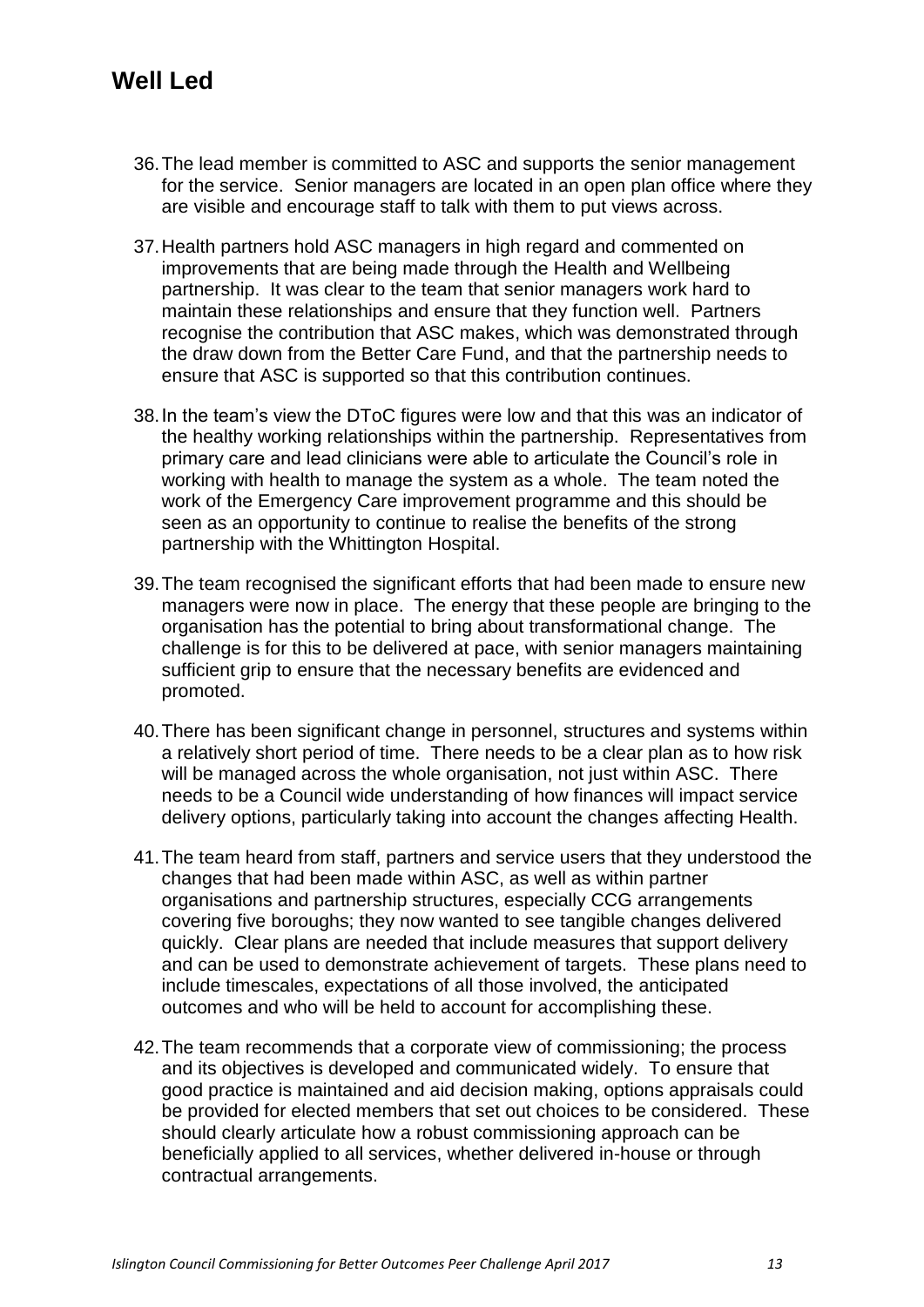#### **Diverse and Vibrant Market**

- 43.The team received evidence that ASC has worked consistently with a range of partners and this has fostered a mutual trust. Providers reported that council staff are well-valued and that when issues arise in their business and advice is needed, they welcomed the interventions from ASC and work collaboratively to resolve the issue.
- 44.Where provider forums exist these were well-valued by those attending. Providers recognised the value of the Council's training offer, especially as this is delivered at no cost to the providers. There was evidence of some coproduction of training courses and material. Providers expressed a willingness to do more to meet the needs of Islington's residents. ASC could engage more widely with the provider network, through increased forum opportunities and this should lead to greater co-production and up-take of the training offer; which in turn would help develop resilience in the wider social care workforce.
- 45.The team received evidence from service users and the feedback received by staff that the in-house services were held in high regard. There is also a range of vibrant Voluntary and Community Sector (VCS) providers that deliver high quality services. ASC have developed good relationships with these providers and these offer a range of options for jointly developing future service provision.
- 46.The Council needs to articulate its vision for ASC that clearly sets out the role of its in-house provision and how this complements the relationships with the whole range of other providers, including the VCS. More could be done to increase coproduction so that VCS organisations are encouraged to innovate and stimulate the assets of communities and individuals to help themselves and those around them. The Council could do more to provide support for a coordinating body that could act as a conduit for the VCS to develop its members. This approach would help small organisations overcome barriers to collecting and providing data that is needed to monitor and inform the commissioning cycle.
- 47.There needs to be a clear dialogue with providers and other partners, including health and other London Boroughs, to address market parity issues. A mature discussion is required on how the London Living Wage will be achieved at a wider partnership level as this is not just an Islington issue. Differences in what the CCG and the Council pays needs to be addressed. The team heard evidence that providers were concerned about how they will be able to secure the necessary and appropriately skilled workforce into the future. The Wellbeing Partnership should be used to stimulate and drive a workforce strategy covering the whole health and social care system; considering how this can be achieved across the Sustainability and Transformation Plan (STP) footprint.
- 48.The team recognised that there were some high profile health providers in the Borough, including University College London Hospital (UCLH). There was evidence of a strong relationship with the Whittington Hospital and the status of these organisations offers opportunities to jointly create and promote innovative health and social care systems. The team heard that there was a perception that those in the south of the Borough were less access to NHS services than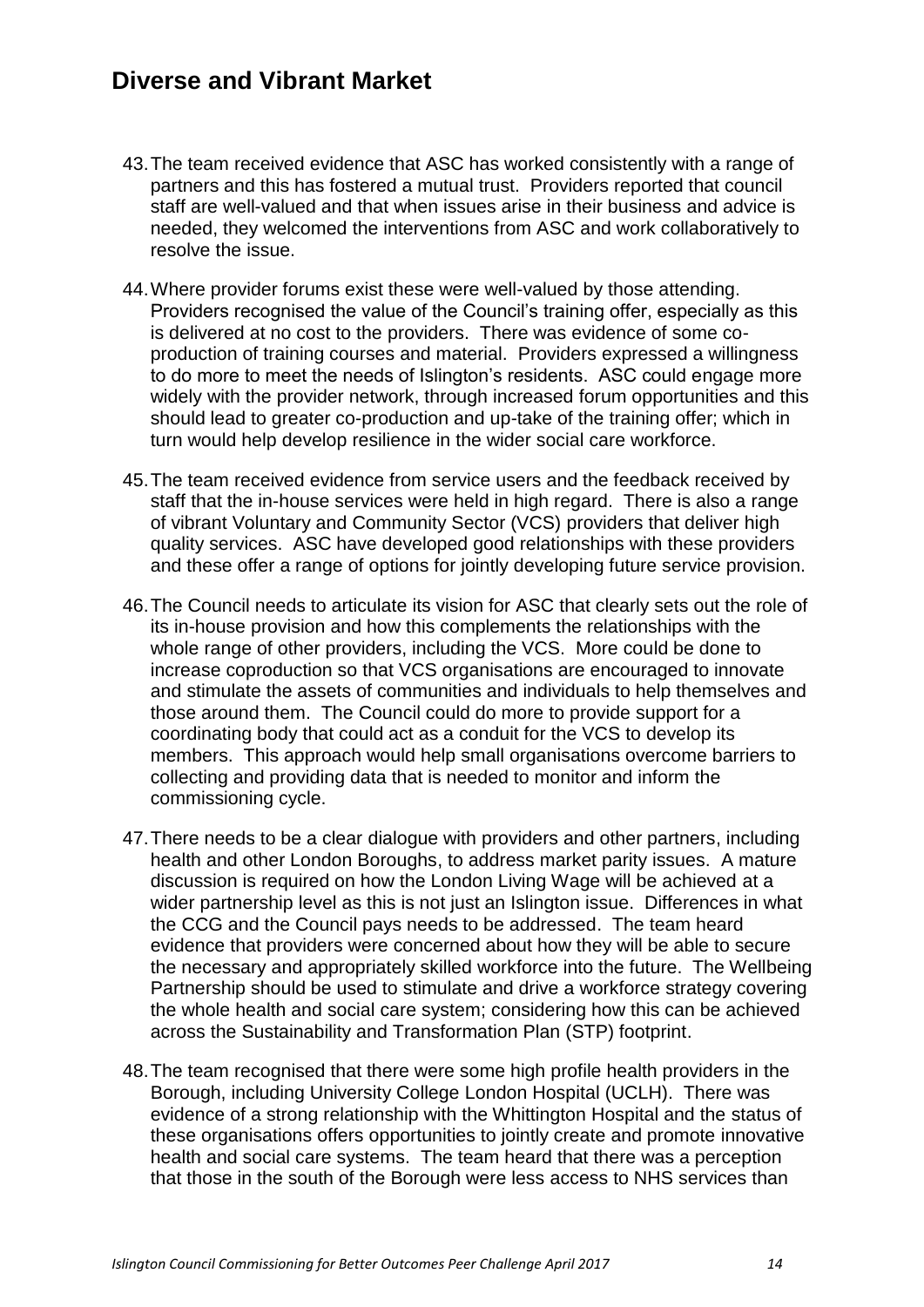elsewhere in the borough. Further evidence based focus was needed in the south of the borough with UCLH and partners in that part of the health and care economy. It was acknowledged that DToC rates were low in the north of the Borough, although length of stay was increasing, which could indicate future pressure on social care.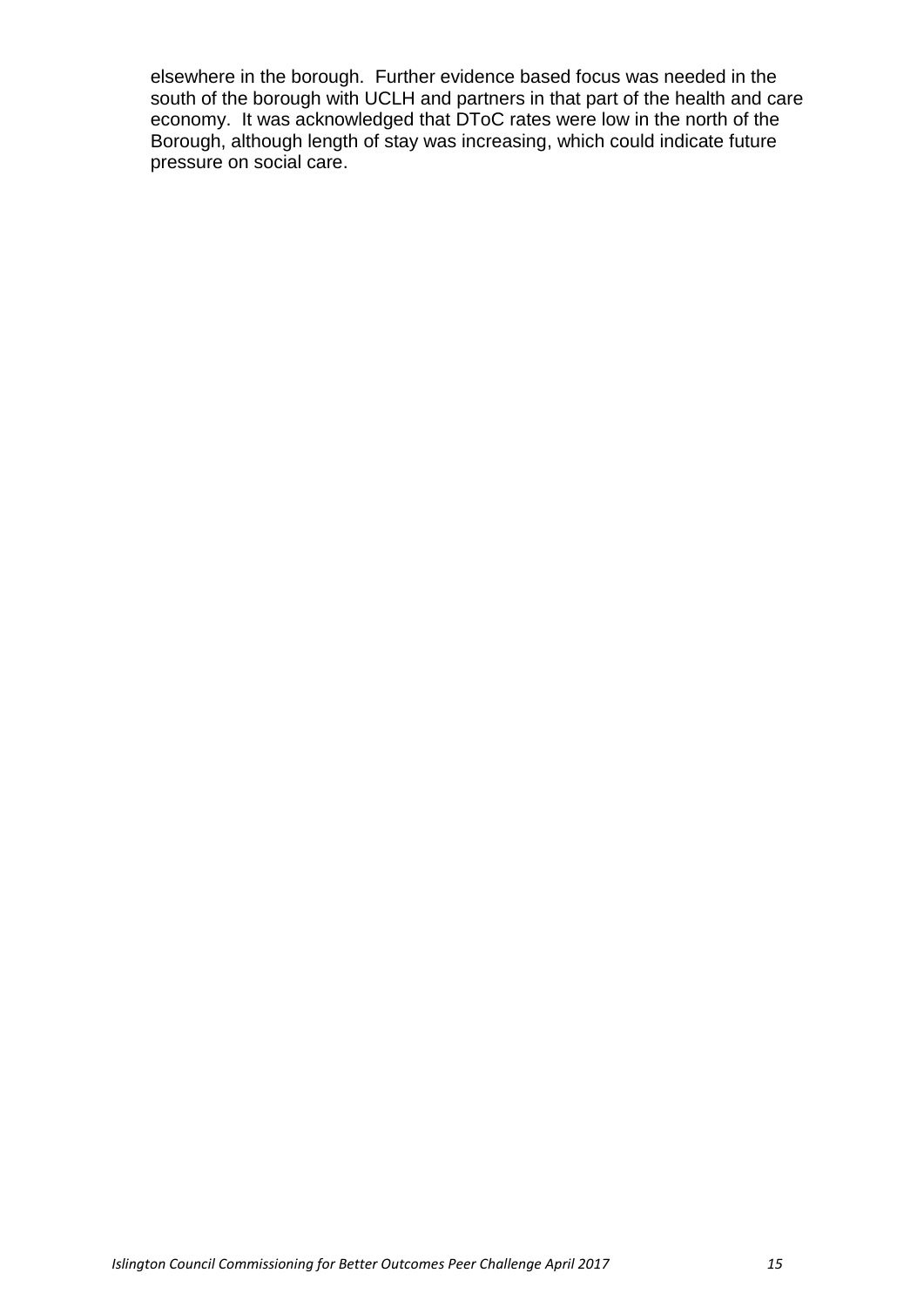## **Prevention and Outcome Based Budgeting**

- 49.The Council has embarked on a number of transformational initiatives, including SPARK and MECC that are beginning to make an impact. The team heard that people were engaged in the SPARK programme and reported that they had the potential to be real champions for change. The team also received evidence that MECC was harnessing support from staff and residents with a clear commitment from colleagues in Housing, who also made links for residents to the Early Help offer, which prevented issues escalating. The challenge is to maintain the grip and pace on these initiatives, taking them to the next phase of their implementation whilst also embedding changes in staffing, structures and partnership relationships.
- 50.The staff whom the team met demonstrated an appreciation of the Council's ambition to move to an Outcomes Based Budgeting (OBB) system. However, there was not a clear and consistent understanding of what OBB meant and how this was going to be achieved. The Council needs to quickly present its vision for OBB and articulate how this will be achieved in order to prevent stories and misconceptions emerging that could result in unwanted behaviours developing. There also needs to be a clear understanding, both internally and through wider communications, that the beneficial financial impact might take time to be realised. Parallel cost reduction activities should be considered during the intervening years and clear plans for costs savings, with defined targets and performance reporting, being developed and implemented.
- 51.Staff were able describe the impact of adopting an assets based approach and the benefits this was having at an individual level for service users. Staff also described how they took into account the wider determinants of health, making links back to the corporate objectives and promoting early help opportunities when considering how best to support individuals. These included the importance of work to a person's health, including their mental wellbeing, and all partners that the team met understood the value of creating work opportunities within the Borough. Links were readily understood and made between departments, such as Housing, and with other partners including Health so that staff were able to take a whole system view of an individual's needs.
- 52.Whilst staff and partners were able to describe some of the prevention activities being undertaken, more needs to be done to clearly articulate what these mean for residents and how they can be more fully engaged so that they do more and earlier for themselves. There needs to be clear evidence that supports the prevention strategy with clear metrics that are robustly monitored and progress reported on. Residents need to be engaged so that they understand the role they can take in their own wellbeing. Building on the existing relationships with voluntary sector partners will help reach as wide a proportion of residents as possible.
- 53. The role that technology can play in promoting the prevention agenda needs to be developed further. The activity already undertaken in telecare should be built upon and mechanisms need to be increased for gathering feedback and performance data.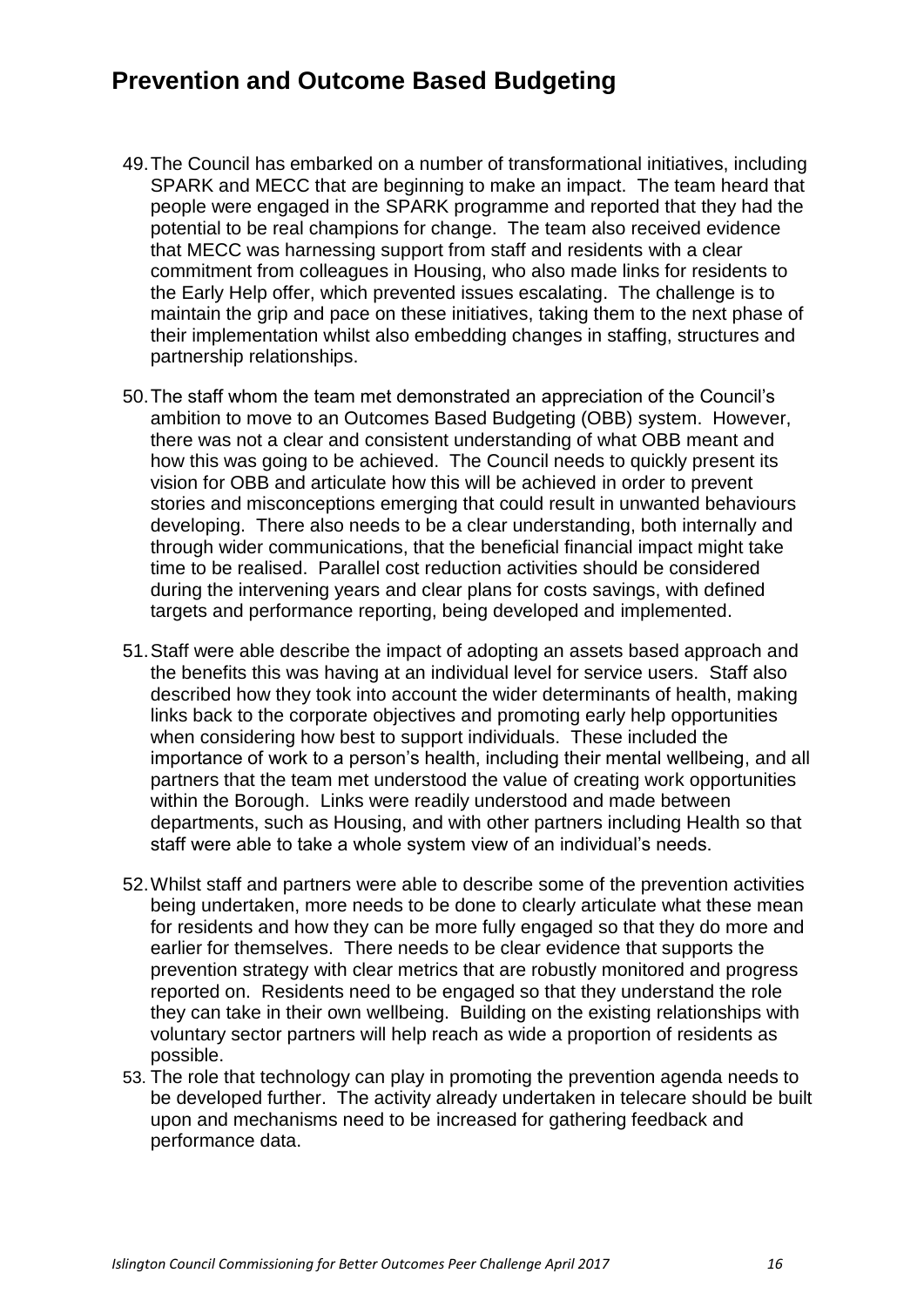#### **Recommendations**

- 54.The team was impressed with the energy and willingness to undertake change that was evident in the managers, staff and partners who participated in the Challenge. The team recommends that this energy is built on through having a clear narrative of what has already been achieved and what the vision is for the future. This narrative would be supported with detailed delivery plans that include targets and identified cash savings, with robust mechanisms for monitoring progress.
- 55.The team recommends that a council wide approach to commissioning is developed so that the concept is understood and owned by elected members and staff. This would be disseminated widely so that partners and residents know what is intended and expected to be achieved through the commissioning process. Having robust conversations about how commissioning is done in Islington will enable perceived blocks to be addressed. A set of principles that can be supported with targeted development activities, highlighting areas of good practice and ensuring a consistent approach would help embed the Council's approach to commissioning.
- 56.There is an opportunity to develop the engagement with partners so that there is greater co-production and joint development of the market. This would include support for the voluntary sector and be undertaken on a STP footprint basis. Increased engagement would also include the development of data gathering and sharing mechanisms so that information is available to support the commissioning cycle.
- 57.It was clear to the team that a lot of change has been undertaken over the preceding few months and that this was described as occurring in an organic fashion. With the new senior ASC leadership team in place there is a timely opportunity to apply some grip and pace with the introduction of target based delivery plans that hold people to account. The team recommends that the Council articulates its vision for ASC so that it that clearly sets out the role of the Council's in-house provision and how this complements the relationships with the whole range of other providers, including the Voluntary Community Sector.
- 58.It was clear to the team that partners valued working with Islington and that Council staff took a pride in their work. There are opportunities to learn from other local authorities in a variety of locations, including outside of London, where identified good practice could be applied to the commissioning cycle.
- 59.The peer team recommends that a more focussed and comprehensive approach to engagement and co-production is developed. The peer team also recommends developing a whole council approach to actively interacting with residents, to engage with the people in the community who are the assets to support future service delivery. To generate the greatest impact the team recommends that the approach to inter-acting with residents is done on a whole Borough basis and is undertaken by all the partners and not just seen as a Council activity.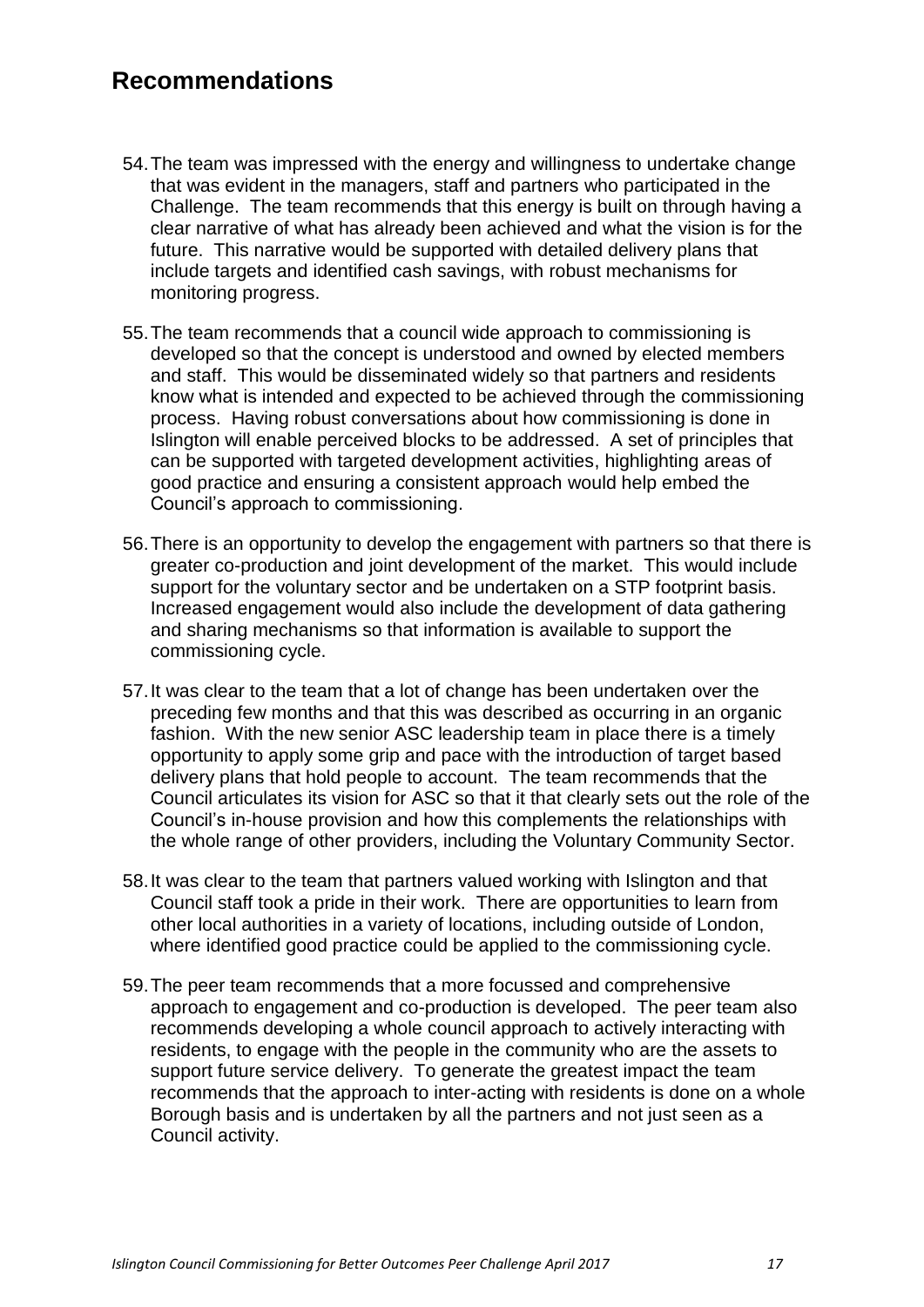## **Contact details**

For more information about this Adults Peer Challenge on Commissioning for Better Outcomes at Islington Council please contact:

**Jonathan Trubshaw** Review Manager **Local Government Association** Email: [jonathan.trubshaw@btinternet.com](mailto:jonathan.trubshaw@btinternet.com) Tel: 07736509794

**Marcus Coulson** Programme Manager – Adults Peer Challenges **Local Government Association** Email: [marcus.coulson@local.gov.uk](mailto:marcus.coulson@local.gov.uk) Tel: 07766 252 853

For more information on adults peer challenges and peer reviews or the work of the Local Government Association please see our website [http://www.local.gov.uk/our](http://www.local.gov.uk/our-support/peer-challenges/peer-challenges-we-offer/safeguarding-adults-and-adult-social-care)[support/peer-challenges/peer-challenges-we-offer/safeguarding-adults-and-adult](http://www.local.gov.uk/our-support/peer-challenges/peer-challenges-we-offer/safeguarding-adults-and-adult-social-care)[social-care](http://www.local.gov.uk/our-support/peer-challenges/peer-challenges-we-offer/safeguarding-adults-and-adult-social-care)

Read the Adults Peer Challenge Reports here http://www.local.gov.uk/oursupport/peer-challenges/peer-challenges-we-offer/safeguarding-adults-and-adultsocial-care-0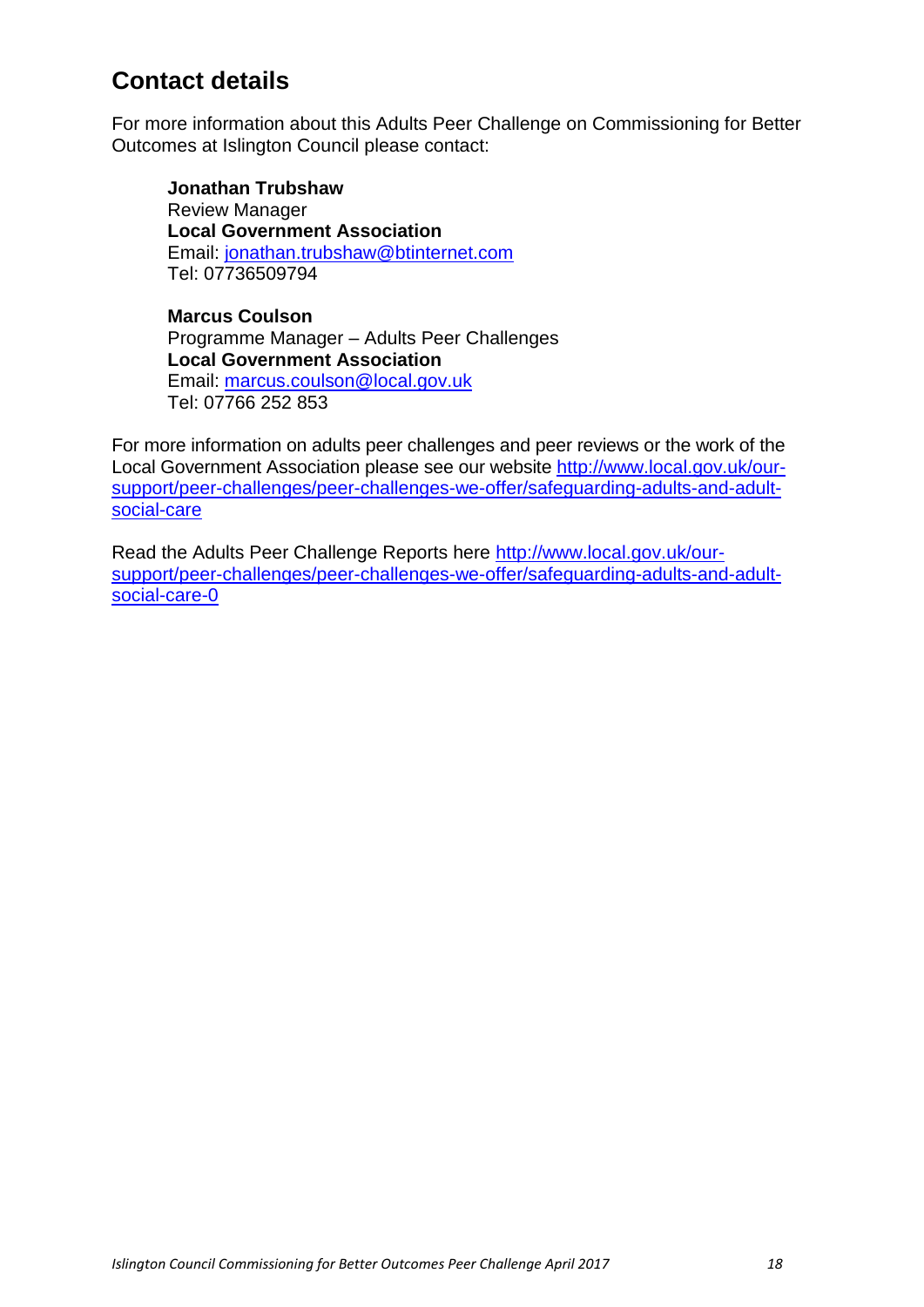# **APPENDICES**

#### **Appendix 1: The Commissioning for Better Outcomes Standards**

These standards set out ambitions for what good commissioning is, providing a framework for self- assessment and peer challenge. The nine standards are grouped into three domains. There is considerable overlap between these and all elements need to be in place to achieve person-centred and outcomes-focused commissioning.

| <b>Domain</b>                                | <b>Description</b>                                                                                                                                                                                                                  | <b>Standards</b>                                                                                                              |
|----------------------------------------------|-------------------------------------------------------------------------------------------------------------------------------------------------------------------------------------------------------------------------------------|-------------------------------------------------------------------------------------------------------------------------------|
| <b>Person-centred and</b><br>outcome focused | This domain covers the quality of experience of people<br>who use social care services, their families and carers and<br>local communities. It considers the outcomes of social<br>care at both an individual and population level. | 1. Person-centred and focused on outcomes<br>2. Co-produced with service users, their carers<br>and the wider local community |
| Well led                                     | This domain covers how well led commissioning is by the<br>local authority, including how commissioning of social<br>care is supported by both the wider council and partner<br>organisations.                                      | 3. Well led<br>4. A whole system approach<br>Uses evidence about what works                                                   |